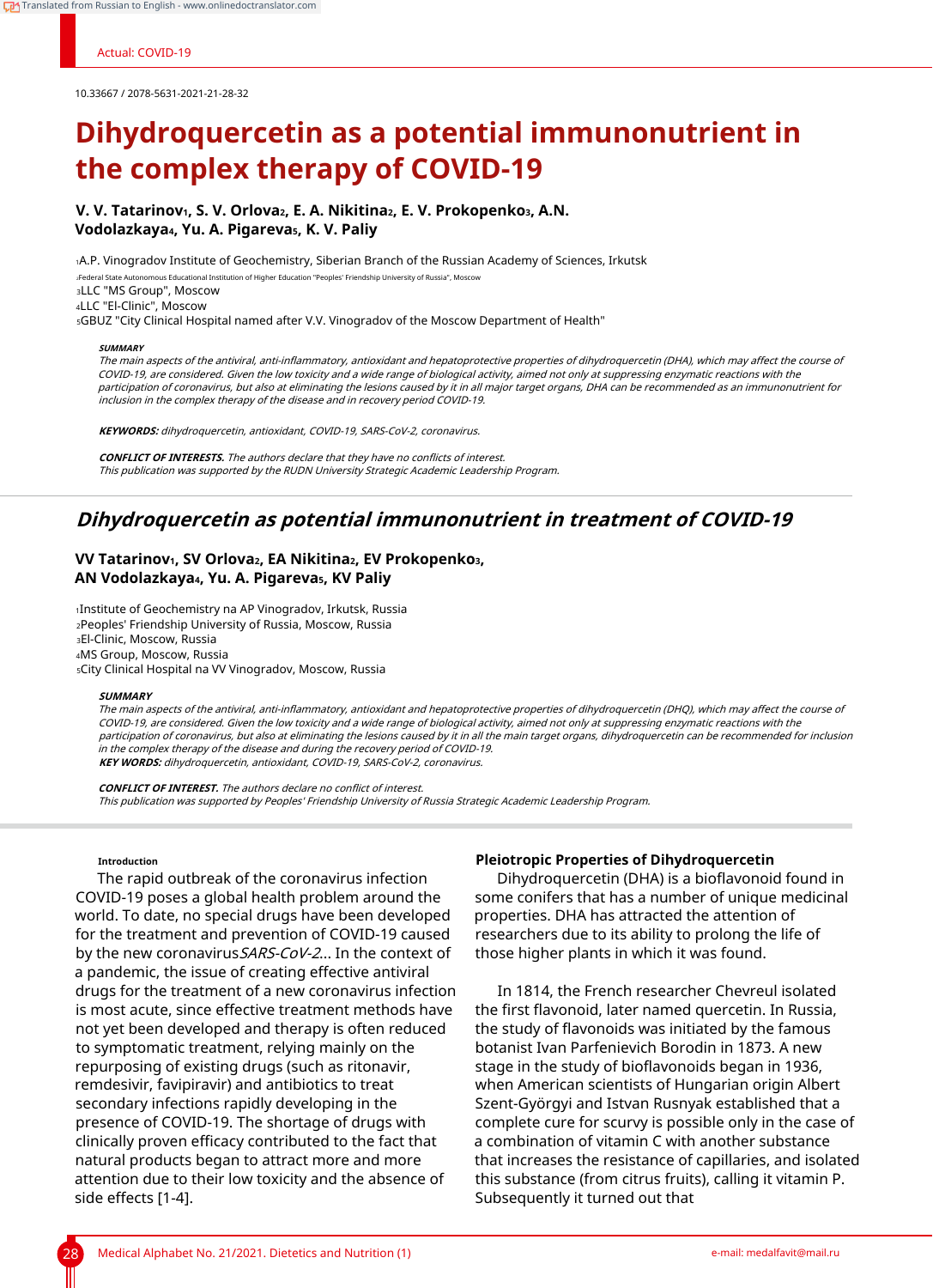vitamin P is not just one substance, but a whole range of compounds, and the name "vitamin P" has been replaced by the term "bioflavonoids".

In the late 1940s, the Oregon Forest Products Laboratory in the Oregon Forest Products Laboratory began investigating the chemical composition of the bark of Western pine trees in order to determine its applicability. One of the first to study the bark of the Douglas fir (*Douglas fir*). DHA has been found to be a commercially important ingredient in the bark of Douglas fir (Pew, C. John, 1947).

Currently, the main raw material for the production of DHA on an industrial scale is Siberian larch wood ( Larix sibirica Ledeb) and Daurian larch (Larix dahurica Turcz). Larch wood contains up to 2.5% of flavonoids, among which DHA accounts for up to 90–95% of the total amount of flavonoids [5, 6]. DHA is widely used in the medical, food, pharmaceutical and perfume industries [7–10]. As a preservative, DHA is added to milk powder, confectionery, butter, etc. For the manifestation of the antioxidant effect, DHA is added to various ointments.

Dihydroquercetin is a bioflavonoid with a wide range of pharmacological properties, has antiradical and antioxidant activity that exceeds the known natural analogs (vitamins B, C and others) by more than 10 times [11, 12], has antibiotic, radioprotective and immunomodulatory properties. Established bactericidal action against pathogenic bacteria, fungi and viruses and a positive effect on the intestinal lactic acid microflora [13].

In earlier studies, the antiviral properties of DHA were investigated *in vitro* [14, 15] and *in vivo* [15] in relation to a member of the picornavirus family, the Coxsackie B4 virus (one of the main causes of type 1 diabetes mellitus). It is noted that the effect of DHA in the treatment of viral pancreatitis was comparable to or exceeded the effect of ribavirin (previously approved for the treatment of COVID-19). In [16] it was found that the antiviral activity of dihydroquercetin against influenza A and B viruses is comparable or higher than that of remantadine.

DHA has a positive effect on the molecular mechanisms underlying the regulation of vascular permeability and vascular wall resistance, as well as on the metabolism of arachidonic acid, which makes it possible to use DHA in inflammatory diseases, allergic and hemorrhagic syndromes. DHA helps to reduce the level of circulating pro-inflammatory cytokines (tumor necrosis factor α, interleukin-1β, interleukin-6).

With long-term intake of DHA, it helps to maintain the functions of the immune system, prevents the exacerbation of chronic respiratory diseases and the occurrence of ARVI.

The first clinical trials of DHA in the treatment of patients with acute pneumonia were carried out more than 20 years ago [17, 18]. The use of DHA in complex therapy promoted the rapid relief of pulmonary inflammation. Acceleration of processes recorded

normalization of the main indicators of blood circulation in the bronchial mucosa and a decrease in serum reactive oxygen species (ROS).

In patients with pneumonia, whose therapy included 90% DHA at a dose of 40–60 mg four times a day during the acute and subacute periods, 1.8 times more effective clinical and radiological recovery of pulmonary tissue, as well as a decrease in pneumofibrosis by 3.6 times compared with the control group of patients in whom DHA was not included in the therapy [19].

Similar results were obtained in a clinical study of endobronchial microcirculation of the bronchial mucosa in patients with chronic obstructive pulmonary disease (COPD) [20].

The membrane stabilizing effect of DHA and its redox properties contribute to the efficient functioning of tissue respiration enzymes, oxygen utilization and ATP synthesis in mitochondria. Along with the stabilization of erythrocyte membranes and improvement of the oxygen transport function of erythrocytes, these effects determine the antihypoxant, antihemolytic properties of DHA, which contribute to an increase in oxygen and energy supply of cells.

DHA blocks the removal of charge from erythrocytes, thereby preventing them from sticking together and the formation of blood clots.

The antiplatelet properties of DHA are widely known [19, 21]. In [22], it was shownin vivothat DHA can dose-dependently suppress platelet aggregation activated by various inducers.

DHA has a capillary-protective effect, reduces the permeability and fragility of capillaries, improves microcirculation, helps to inhibit the action of enzymes that loosen the connective tissue of the walls of blood vessels and other systems, but acids), thus maintaining strength, elasticity and normalizing the permeability of the vascular wall.

DHA is able to reduce capillary permeability by 1.3–1.4 better than quercetin, while decreasing the exudative phase of the inflammatory reaction [23].

As a ligand of the GABA-benzodiazepine complexes of the brain, DHA promotes the manifestation of sedative, hypotensive and analgesic effects.

Clinical trials of drugs with DHA, which have been conducted in Russia for more than 20 years, have shown the positive effect of DHA as a prophylactic agent to reduce the risks of cardiovascular diseases, as well as in rehabilitation after a number of diseases - coronary heart disease, discirculatory encephalopathy, cerebral atherosclerosis [24] , diabetes mellitus, lung diseases. [19]. Clinically confirmed dose-dependent inhibition of cholesterol synthesis, reaching 86% [25].

The positive properties of DHA are manifested in both intracellular and extracellular environments. Research on erythrocytes, leukocytes, macrophages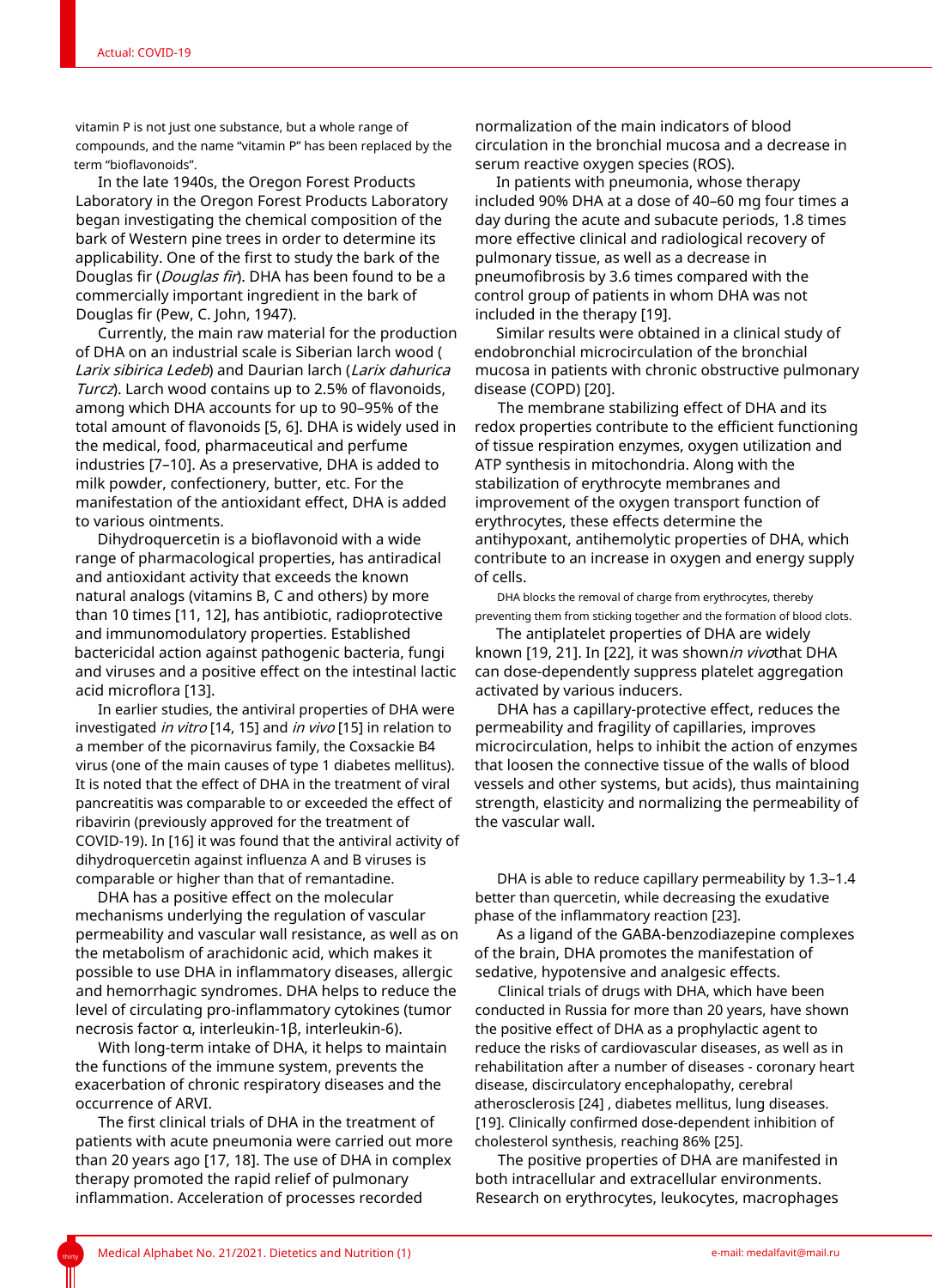and hepatocytes have shown that DHA contributes to their greater resistance to membrane damage. DHA stabilizes cell membranes by inhibiting free radical processes of lipid peroxidation.

# **Points of application of dihydroquercetin in COVID-19**

Oxidative stress is a key factor in the development of COVID-19 in a significant number of patients [26-28]. This is especially true for severe cases in which pulmonary dysfunction, cytokine storm (intense inflammatory response) and viral sepsis are manifested.

Today, the prospects of using DHA as a regulator of oxidative stress as part of complex therapy for COVID-19 and for the prevention of possible complications are being actively discussed [29].

The process of oxidative stress in COVID-19, accompanied by the formation of ROS, leads to deep damage and bilateral inflammation of the lung tissue, uncharacteristic of conventional inflammation. The results of diagnosing patients using radiography (including computed tomography), as well as the results of pathological studies of deceased patients showed that inflammation in COVID-19 has not only viral, but also biochemical etiology. The development of hypoxia against the background of the course of COVID-19 is associated with damage to hemoglobin molecules in erythrocytes, which come into contact with the surface proteins of the membrane SARS-CoV-2... This process is accompanied by the release of toxic iron ions from the hemoglobin heme into the blood, which in free form are carried throughout the body. Hemoglobin without iron, when passing through the lungs, is unable to form a bond with oxygen and deliver it to the tissues. As a result, hemoglobin ceases to perform its functions and becomes a carrier of the coronavirus. Free iron causes peroxidation, which leads to tissue degradation at the level of cellular components — lipids, DNA and proteins, which ultimately can lead to damage to the brain and nerve tissues. Part of the free iron binds to protein and forms ferritin, which is a kind of marker for COVID-19.

DHA as an antioxidant is capable of breaking the chain oxidation reaction [19, 30–34].

It is known that regular consumption of foods with DHA protects the liver from destruction by viruses and toxic substances, improves the elimination of toxins, radionuclides and heavy metal salts. Like all other flavonoids, DHA is a chelating agent and is able to bind to iron [34, 35], inhibiting its participation in ROS generation [36].

A number of studies show that DHA inhibits apoptosis processes caused by excess iron in the liver in rats [37]. DHA exhibits similar bioavailability in humans and rats [38, 39], and the level of iron in the liver of rats in the experiment was comparable to that for humans with iron overload. Excess iron leads to a significant increase in lipid and protein peroxidation, as well as a decrease in the total antioxidant capacity of liver tissue

Liver dysfunction associated with the accumulation of iron in it as a result of hemoglobin degradation is accompanied by the release of a specific enzyme alanine aminotransferase into the blood, which is a marker for the development of severe forms of COVID-19.

DHA, by reducing the iron content in the liver, enhances the regeneration of damaged tissues. The use of DHA improves the histopathological picture of the liver, a decrease in iron-induced inflammatory reactions is confirmed by a decrease in the activity of hepatic transaminases in the blood serum.

Studies carried out on volunteers have revealed an improvement in the stability of the psycho-emotional state of volunteers in the context of the COVID-19 pandemic, taking a carbohydrate product enriched with a freeze-dried DHA nanoemulsion. The volunteers were exposed to the stress factor due to the impact of information on the dynamics and consequences of the spread of coronavirus infection. Compared with the control group taking the placebo product, the volunteers taking the product with DHA showed a significantly lower increase in the leukocyte intoxication index (6.1 versus 40.9%), as well as a significantly smaller decrease in the lymphocyte index ( 3.8 versus 8.0%), indirectly indicating the state of stress in the body. Volunteers who took the product with DHA showed a 7.6% decrease in serum cortisol,

# **Conclusion**

The biological activity of DHA is aimed at restoring the normal functioning of all major target organs SARS-CoV-2 such as lungs, heart, liver and others. In addition, DHA is an anticoagulant and a powerful antioxidant, which helps to normalize blood hematological parameters. Positive results from clinical trials conducted earlier in the treatment of acute pneumonia suggest that DHA may also be used to treat pneumonia caused by the novel coronavirus infection, COVID-19. The ability of DHA to excrete toxic free iron, which is formed as a result of the degradation of hemoglobin under the influence SARS-CoV-2, can significantly reduce tissue degradation and reduce the burden on the liver against the background of COVID-19. All of the above allows us to consider DHA as a potential immunonutrient in complex therapy.SARS-CoV-2 , significantly reduce tissue degradation and reduce the burden on the liver against the background of COVID-19.

#### **References / References**

- 1. Antonio ADS et al. Natural products' role against COVID-19. RSC Adv. 2020. Vol. 10.N 39. P. 23379-23393. DOI: https://doi.org/10.1039/D0RA03774E
- 2. Islm MT et al. Natural products and their derivatives against coronavirus: A review of the non-clinical and preclinical data. Phytother. Res. 2020. Vol 34. N10. P. 2471-2492. DOI: https://doi.org/10.1002/ptr.6700
- 3. Gogoi N. et al. Computational guided identification of a citrus flavonoid as potential inhibitor of<br>SARS-COV-2 main protease. Mol. Divers. 2020. DOI: https://doi.org/10.1007/511030-20-10150-x<br>A. Fischer A. et al. Potent

606 Million Compounds. Int. J. Mol. Sci. 2020. Vol. 21. N10. Article 3626. DOI: https: // doi. org / 10.3390 / ijms21103626